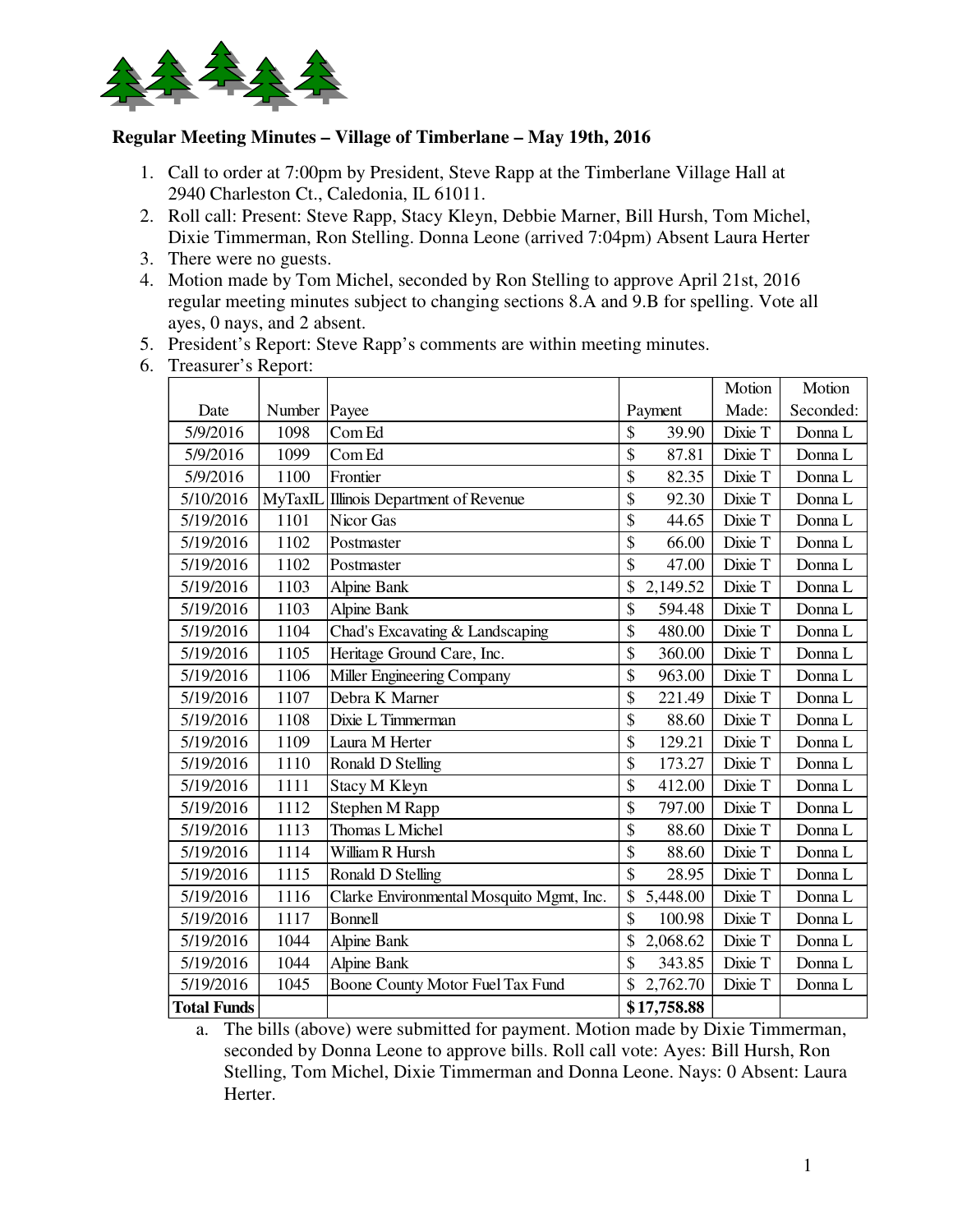- b. Motion made by Ron Stelling, seconded by Tom Michel to approve April 2016 Treasurer's Report. Vote all ayes, 0 nays and 1 absent.
- 7. Committee Reports
	- a. Finance
		- i. Motion made by Donna Leone, seconded by Ron Stelling to create a new budget & expense account 579 "other service charges" for bank fees and charges. Vote all ayes, 0 nays and 1 absent.
		- ii. Stacy Kleyn received a memo regarding PPRT (taxation issue) from Lauterbach & Amen, village accounting firm, that village liability would be very minimal.
	- b. Planning and Zoning
		- i. Steve received a letter from IDOT that Jim Schumacher's application for outdoor advertising has been approved. Once the sign is up, IDOT will perform the final inspection.
		- ii. Steve received a request for a basketball court in Hidden Grove. He requested that the resident contact the village's inspection company.
	- c. Roads/Highways/Bridges
		- i. No culvert permits issued.
		- ii. Steve received email from Rod Miller with the IDOT oversize overweight permit office asking for input to update their mapping system, Steve responded back stating that the village denies all overweight permits on village roads and bridges.
		- iii. Steve received a request from U.S. Census Bureau for 2016 2017 government units' survey that authorizes them to survey village boundaries.
		- iv. Steve received an IL Dept of Labor request for a list of any contractors involved in village road work. They audit for payment of prevailing wages.
		- v. Ron Stelling reviewed village road conditions and found multiple areas to address. Reginald Dr culvert bank ditch area were found to have 2 large holes involving steel pipes. Trustees discussed options and will contact Chad's Excavating.
		- vi. Trustees will have Chad's Excavating check the condition of the speed bumps in the Timberlane subdivision.
		- vii. Ron Stelling and Steve Rapp will install 3 signs and pickup brush on Dawson Lake Rd.
		- viii. Steve Rapp and Debbie Marner will investigate any past information on reducing Dawson Lake road (correction 6/16/16 meeting) weight limits.
		- ix. Steve Rapp began asking for preliminary pricing to build up edges and replace larger sections of Orth road to understand feasibility. Trustees asked that Rich Lundin be contacted on road work schedule for Boone County.
	- d. Village Hall
		- i. None
- 1. Old Business
	- a. none
- 2. New Business
	- a. Tom Michel notified the board that his family plans to move to Wisconsin this year and will be leaving the board when that happens.